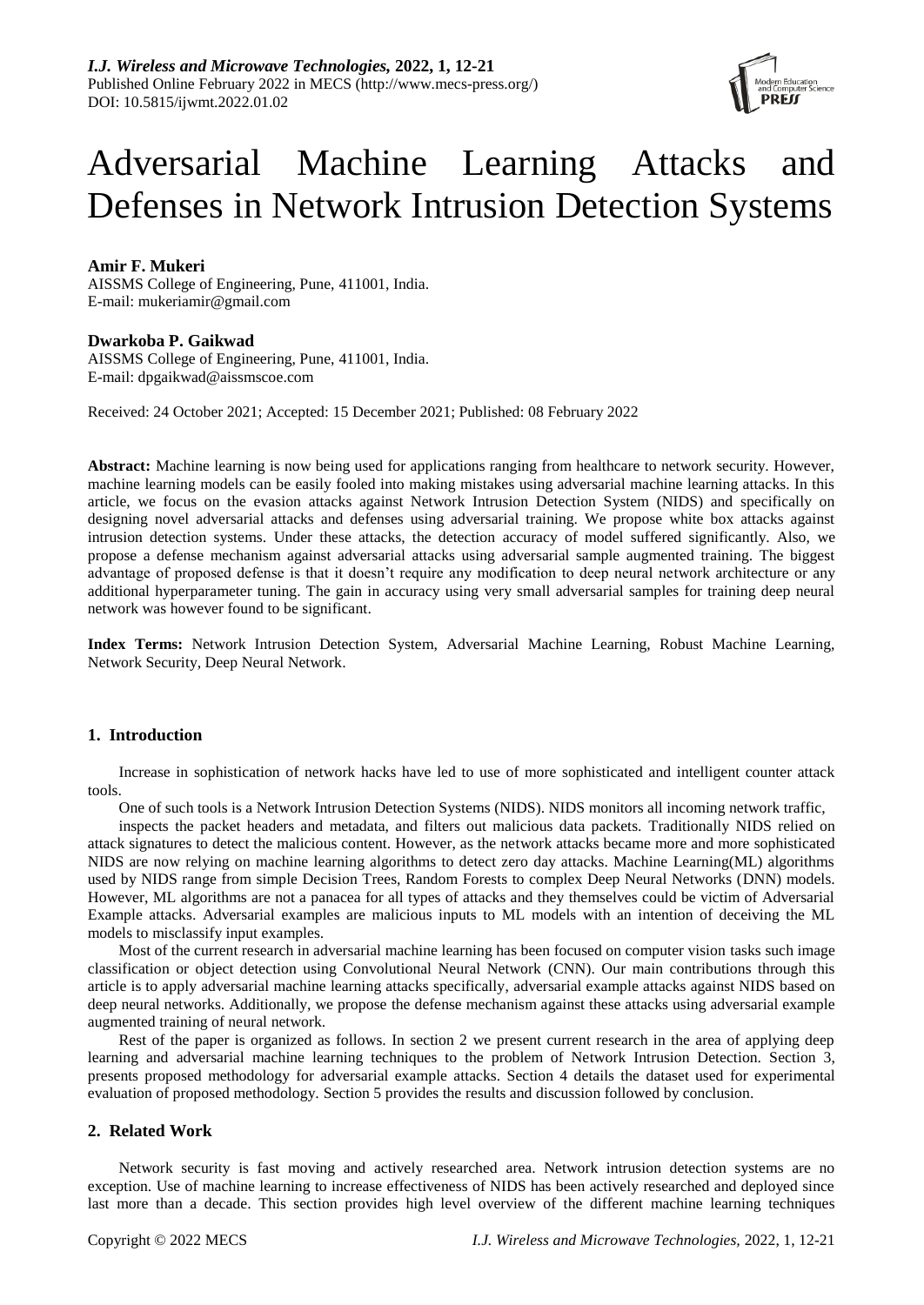For the literature survey, search was done using keywords as, "Network Intrusion Detection System", "Machine Learning for Network Intrusion Detection System", "Adversarial Machine Learning", "Defenses against Adversarial Machine Learning".

## *2.1. Machine Learning Based NIDS*

In this section, we outline recent work done creating NIDS system using various Machine Learning(ML) approaches ranging from decision trees, Support Vector Machines(SVM), Artificial Neural Networks(ANN) as well as ensemble techniques such as Random Forests.

Sakr et al. [1] proposed using Support Vector Machine (SVM) for the classification of benign and malicious traffic based on the feature selection by using population based algorithms such as Genetic Algorithms, Artificial Bee Colony (ABC) and Particle Swarm Optimization (PSO) algorithm in combination with Principal Component Analysis (PCA), and Correlation Feature Selection (CFS) were used. They relied on NSL-KDD data for evaluating the proposed classifier against other methods of feature selection. They found that NIDS classification using ABC outperformed other methods of feature selection. In another work, authors used similar approach for selecting most relevant feature using Binary-PSO and obtained significant results [2].

Barot et al. [3] used Naïve Bayes and Decision Table classification technique for implementing NIDS. For feature selection Chisquare, Information Gain based and Correlation based methods used. Instead of binary classification they formulated as a problem involving multiple output classes. Correlation based feature selection (CFS) algorithms outperformed other methods of feature selection with decision table classifier.

Anomaly detection techniques has been popular in NIDS. Karuppanchetty et al. [4] used anomaly detection using artificially augmented dataset for training purpose.

For NSL KDD dataset Panda et al. [5] conducted various experiments on using classic machine learning algorithms. Algorithms applied include decision trees (J48), Naive Bayes and their variants as well as ensemble ML techniques such as Naive Bayes with Ada boost. With ensemble method, Discriminative Multinomial Naive Bayes + N<sub>2</sub>B got detection accuracy of 96.5%.

Considering the high dimensionality of the data much of the research work also has gone into selecting most appropriate features for training the ML model. Wang et al. used Support Vector Machines (SVM) models and for feature selection used Efficient Correlation Based Feature Selection (ECOFS) method [6]. In this method, each feature's contribution to the target class computed using Information Gain. They have found the performance of the SVM based IDS to have better performance compared to features selected using conventional Pearson Correlation Coefficient (PCC) based models. Mukeri et al. [7] used Principal Component Analysis (PCA) for feature reduction for NSL KDD data followed by SVM classifier that showed an accuracy of 85% on training data and 83% on PCA processed data.

Tao et al. [8] proposed FWP-SVM-genetic algorithm (GA) (feature selection, weight, and parameter optimization of support vector machine based on the genetic algorithm). In this work, Tao et al. have used Genetic Algorithm (GA) for feature selection using novel fitness function that includes classification accuracy, number of features and the number of support vectors to choose the features for training SVM based classifier. They found reduction in error rate and improved classification time.

Vijayanand et al. [9] devised Whale Optimization Algorithm (WOA) for feature selection. Using this algorithm, for CICIDS2017 dataset features were reduced from 77 to 35 and for ADFA-LD dataset it was reduced from 44 to 25. They obtained accuracy of 95.91% on test data on CICIDS2017 and 94.44% on ADFA-LD.

Tama et al. [10] introduced hybrid feature selection method by making use of three bio-inspired algorithms viz. Particle Swarm Optimization (PSO), Ant Colony (AC) algorithm, and genetic algorithms. For NSL KDD dataset 37 out of 42 features and for UNSW-NB15 19 features out of 42 features were selected using this hybrid approach. A twolevel classifier ensemble based on rotation forest and bagging, is proposed. They obtained accuracy of 85.85 % on NSL KDD dataset and 95.28% on UNSW-NB15 dataset.

Since most of the real-world network traffic has very less to no malicious network traffic. This gives rise to an imbalanced dataset. Yulianto et al. [11] used Synthetic Minority Oversampling Technique (SMOTE) to address this issue. They have used Principal Component Analysis (PCA), and Ensemble Feature Selection (EFS) to feature selection and AdaBoost classifier for CICIDS 2017 dataset and obtained F1 Score of 81.83%.

More recently deep neural network based methods have been leveraged for NIDS. Since deep learning is representational learning it doesn't require feature selection. This is the biggest advantage of using deep learning approach over other traditional statistical machine learning approaches. Yin et al. [12] developed an NIDS based on Recurrent Neural Networks (RNN) and tested it on the NSL KDD dataset. Unlike feed forward NN, RNN remembers prior information and applies it to the current input data.

Convolution Neural Networks (CNN) are the specialized NN that have seen great success in the area of computer vision. Vinayakumar et al. [13] modeled the TCP/IP packets as time event sequences and used more complex CNN variants such as CNN-recurrent neural network (CNN- RNN), CNN-long short-term memory (CNN- LSTM) and CNN-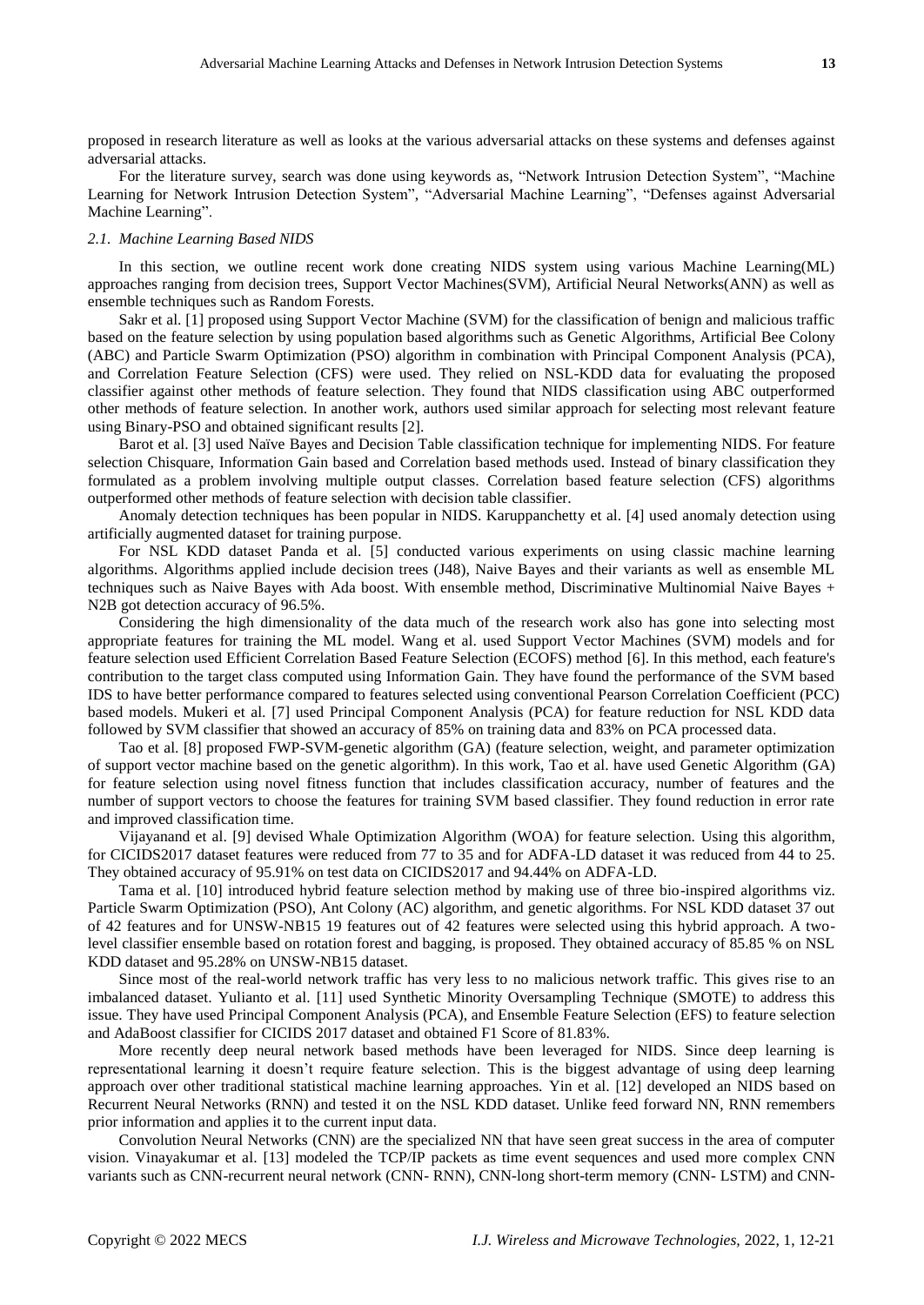gated recurrent unit (GRU). They showed that it also outperforms traditional machine learning approaches on NSL KDD dataset. Similar approach was taken by (P. Sun et al. 2020) and yielded accuracy of 98.67% on CICIDS2017.

Yuan et al. [14] proposed a system for detection of DDoS attacks. In this method, they have used Bag of Words for text fields. In order to consider the temporal aspect of the network traffic flow they argue that RNN is better architectural choice for detecting attacks. They used Bidirectional RNN with both LSTM and GRU. The dataset used was ISCX2012. They reported reduced error rate compared to other deep learning or machine learning methods. For the class of NIDS that depends on signature based malware detection Sohi et al. [15] proposed RNN to generate new examples for testing and improving NIDS.

To address the issue of high dimensionality Liu et al. [16] proposed the use of Sparse Auto Encoder for compressing the traffic flows and classification using Random Forest. They also further added the compressed flows to a database for later reconstruction of original traffic or for debugging purpose through a feedback mechanism. This system was tested using CICIDS2017 and was found to have better detection accuracy. Similar feature compression technique was employed Yue et al. [17] using CNN.

Similar to feature selection for traditional ML approaches, DNN has the need for hyperparameter tuning for better generalization to unseen data. Hyperparameters are related to neural network architecture such as number of layers, number of neurons in each layer, activation function and learning rate. This field is also referred to as Neural Architecture Search (NAS). Extensive survey on this topic was done by Elesken et al. [18]. In the context of NIDS, Gaikwad et al. [19] applied various optimization techniques such as Bayesian Optimization, Hyperband, Random Search and Grid Search methods to design an optimal neural architecture for DNN based NIDS. They reported highest test accuracy of 83% on NSL KDD dataset using Bayesian Optimization.

Gurung et al. [20] used sparse autoencoder for feature selection followed by logistic regression for classification. This approach helped in avoiding entire feature selection step in the development of intelligent NIDS.

#### *2.2. Adversarial Attack On Machine Learning Based NIDS*

Adversarial machine learning attacks are intended to fool ML models. Based on whether or not attacker has an access to training data, adversarial attacks can be classified as *poisoning* or *evasion* attacks.

In case of poisoning attacks, attacker modifies the training data such that the model is trained on the incorrect data and such trained model ends up misclassifying input data. In case of evasion attacks, attacker modifies or perturbs malicious input such that already trained model ends up misclassifying the input.

In case of evasion attacks, attacker tries to modify or perturb the malicious input data examples that needs to be evaded or needs to be classified as normal traffic in such a way that the classifier classifies it as normal traffic. However, the perturbations should be done in such a way that ML model still considers it as valid input example. For example, in case of network traffic simply modifying the protocol type from TCP to UDP without changing the corresponding fields in the packet would be useless since such packets would be rendered as invalid and might get rejected at the firewall or proxy stage itself and attack will not be successful. Perturbations to input traffic needs to consider constrained perturbations while the attributes or features that can perturbed without any bounds or constraints are called as Unconstrained. Various methods can be employed to generate such adversarial examples. Following sections provide overview of the most prominent adversarial attacks against DNN models.

Alhajjar et al. [21] used evolutionary computational algorithms viz. Particle Swarm Optimization (PSO) and Genetic Algorithm (GA) as well as Generative Adversarial Network (GAN) on NSL KDD and UNSW-NB15 dataset [22]. GAN is a generative deep learning technique where generative NN generates fake samples while another discriminator NN tries to classify between real and fake samples They found that these perturbation techniques were successful in evading most of the ML based NIDS. Especially, decision trees and SVM based classifier suffered evasion rates greater than 90%. Hence, authors recommend not relying on SVM and DT based NIDS in production deployments. They found the highest evasion rate with GANs.

Rigaki and Garica [23] used GAN to generate malicious traffic that mimics normal traffic and goes undetected by Intrusion Prevention System (IPS). They specifically used RNN GAN to generate fake Facebook chat traffic that looks like a normal chat traffic to an IPS and delivered the malware to the infected hosts. GANs learned to generate Facebook chat traffic only using 217 traffic flows. This is then used to modify the malware parameters namely timing, duration and request size. Using this parameters malware generated adversarial examples that were then replayed at the target. Also, there is a feedback mechanism build into the attack mechanism that ensures that in case the traffic was detected and blocked by IPS than GAN is retrained in short interval with new examples that were detected and new adversarial examples are generated. The malware command and control system is deployed in Amazon Web Services (AWS) cloud and infected client machine in university lab along with GAN.

WGAN (Wasserstein GAN) is a variant of GAN [24]. Unlike GAN that uses gradient of loss function, WGAN uses Wasserstein distance to calculate the loss. This prevents the mode collapse and stability issue observed with GAN. WGAN was used by Lin et al. [25] to generate completely new adversarial samples from malicious samples. They found that detection for NSL KDD data was reduced below 1% for ML models based on Naive Bayes, MLP, DT, RF and KNN.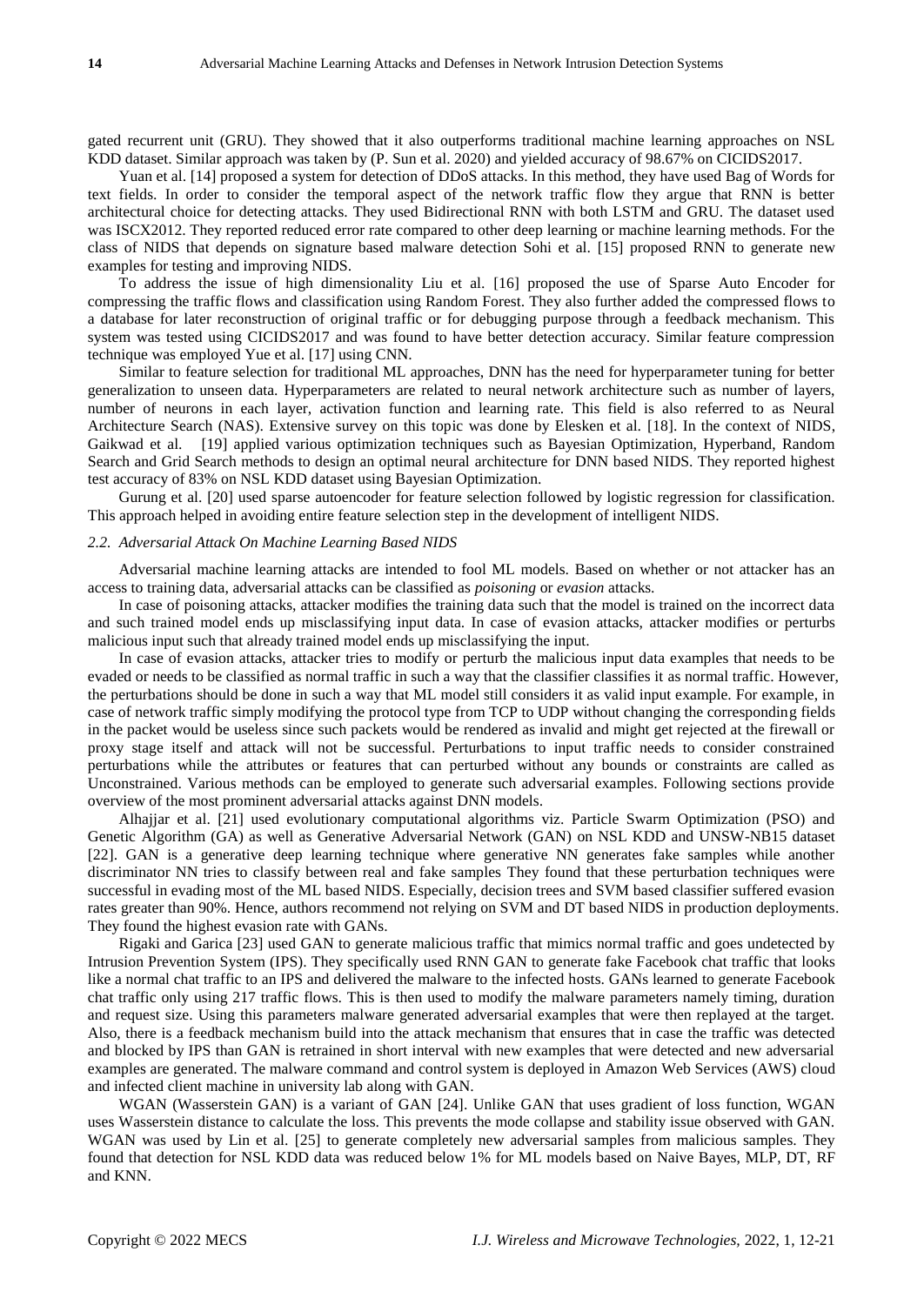#### *2.3. Research Objectives*

As evident from literature survey most of the research on adversarial machine learning is focused on computer vision tasks which is the clear gap in the current work. Hence, we formulate following research objectives:

- What is the impact on the performance of various white box adversarial machine learning attacks from computer vision domain on deep learning models used in NIDS?
	- o Can these attacks be carried out preserving network traffic validity?
- Adversarial example augmented training is found to be an effective defense mechanism against adversarial attacks in computer vision domain. Therefore, we pose a question, is adversarial training effective against adversarial example attacks in network security specifically, for deep learning based network traffic classifiers?

## **3. Proposed Methodology**

This section describes various white box adversarial example attacks used against deep learning based classifiers. While most of these attacks were proposed in the domain of computer vision tasks we adapt them in order to be effective against classifiers used in NIDS.

## *3.1. Fast Gradient Sign Method (FGSM)*

FGSM attack for image classifiers was proposed by Goodfellow et. al. [26]. These attacks use the gradient of neural network. In this technique, the sign of the perturbations in the direction gradient of loss function is computed to generate the adversarial examples,

$$
\eta = \epsilon(\Delta_x \, J(\theta, x, y)) \tag{1}
$$

In above formula,  $\varepsilon$  is denotes the amount of perturbations needed,  $\theta$  is the parameter of the model, x is input and y is the label and J denotes the loss function. This technique, tries to minimize the amount of perturbations needed to fool the model. On ImageNet it produced an error rate of 99.9%, its demonstration is shown in Fig 1.



Fig.1. Fast Gradient Sign method (FGSM): Adversarial example generated by FSGM using ImageNet was able to fool GoogLeNet [4]

As shown in Fig. 1, while the perturbations to the image are imperceptible to a human eye GoogLeNet misclassifies panda as gibbon with high confidence.

## *3.2 Jacobian based Saliency Map Attack (JSMA)*

JSMA was proposed by Papernot et al. [27] as a way to generate adversarial examples using saliency values. These values denote how much the classification error will be introduced by modifying the input features. Saliency values are sorted in descending order and feature with highest saliency value is modified to check if it causes desired class change in model output. If not, then next feature is chosen for perturbing.

Rigaki [23] used both FSGM and JSMA attacks and found that Random Forest was most robust to these kinds of attacks on NSL KDD dataset [28]. However, in this work, this attack is tested against deep neural network based NIDS.

### *3.3. Carlini & Wagner Attack*

Carlini & Wagner [29] proposed attack using the output of logit layer i.e. the layer before the final *softmax* layer. They essentially formulated generation of adversarial examples as an optimization problem as,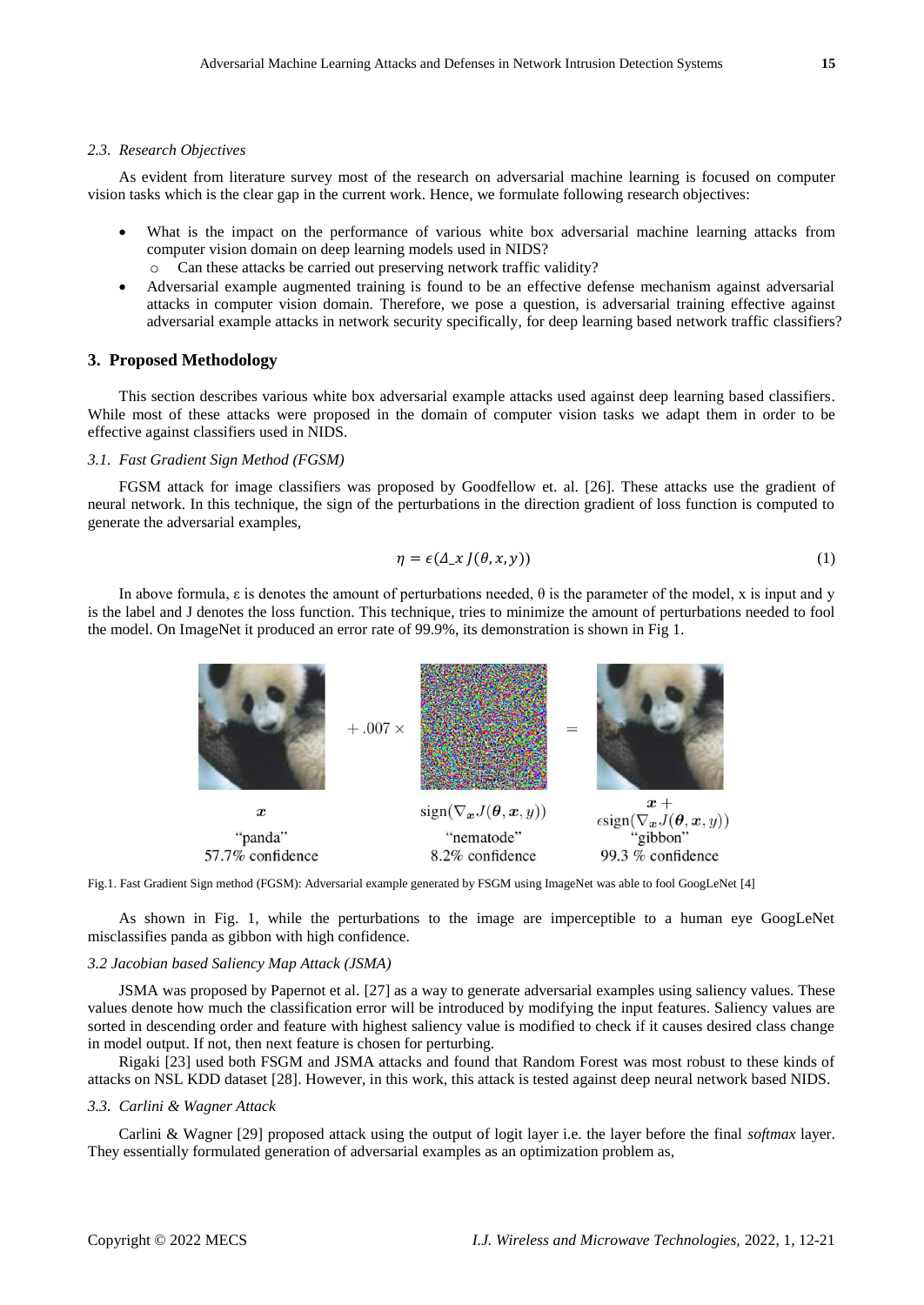$$
minimize ||\delta||_p + c * f(x + \delta) \text{ such that } x + \delta \in [0,1]^n
$$
\n<sup>(2)</sup>

In (2),  $\delta$  is the small perturbation to the original input example x and p is the norm of original and perturbed example. L2 norm i.e. Euclidean distance which is the preferred norm. The function f is label returned by the logit layer for the adversarial example.  $x + \delta$  has the box constraint such that overall perturbation is bounded between 0 and 1. Using change of variable technique this box constrain is expressed as following and optimization is done for the variable w,

$$
\delta_i = \frac{1}{2} (tanh(w_i) + 1) - x_i
$$
\n(3)

According to authors, this change of variables has a smoothing effect and reduces the problem of getting stuck in local optima and the value of  $c$  chosen to be small. Also, function  $f$  is reformulated to make the resulting image have minimum and imperceptible changes. Overall, L2 attack is formulated as,

minimize 
$$
\left\| \frac{1}{2} (\tanh(w) + 1) - x \right\|_2^2 + c * f(\frac{1}{2} (\tanh(w) + 1))
$$
 (4)  
with  $f(x') = max(max\{Z(x')_t: i \neq t\} - Z(x')_t - k)$ 

Carlini & Wagner attack is still considered to be one of the most reliable way of determining robustness of a neural network.

While there are many more methods to generate adversarial examples, it has been found that the examples that successfully attacked one ML model are most likely successful in fooling other ML models as well [9]. This is referred as transferability of adversarial examples.

### *3.4. Adversarial Training as a Defense against Adversarial Attacks*

Goodfellow et al. [26] proposed the use adversarial examples to enhance the robustness of the ML models. They used adversarial examples generated using FGSM for training the models and obtained better performance for MNIST dataset. Similar approach was taken by Yin et al. [12] to enhance the performance of the intrusion detection classifier on NSL KDD dataset. In this method, a multiclass classifier is trained on both real training examples as well as adversarial fake examples generated by GAN. Authors call this enhanced framework as ID-GAN. Along with five original classes, the classifier is trained to classify the sixth class as fake example or not. They have found improved detection rate for such classifier. In order to enable this framework, authors also derive new loss function that takes into account modification to standard GAN architecture. Authors reported improved classification accuracy and F1 score.

Transferability blocking approach of training ML models using adversarial examples was suggested for image data by Hosseinin et al. [30]. Authors specifically address the issue of transferability of adversarial examples wherein adversarial examples that fool one classifier is able to fool other ML model irrespective of the architecture or training of the other model. In this approach, classifier is trained on normal and adversarial example with NULL label assigned to adversarial examples. The output of the classifier output shows the confidence of the model in that sample being an adversarial example. They have obtained zero error rate for adversarial attacks based on FGSM for MNIST digit data and significant improvement for GTSRB dataset.

For generating the adversarial examples Fast Gradient Sign Method (FGSM), Jacobian based Siliency Map Attack (JSMA), and Carlini and Wagner attack was used. For adversarial defense, adversarial training using all of these attack examples was used. Overall procedure for the adversarial training is illustrated in Algorithm 1. Also, while generating the adversarial examples care was taken so as not to make the examples into an invalid network traffic flow. To achieve these columns such as *protocol\_type, service* and *flag* were not changed.

The optimization function for this algorithm is the value of probability that, the given example is malicious as returned by the trained neural network. The goal of the optimization is to reduce the probability of malicious example being classified correctly.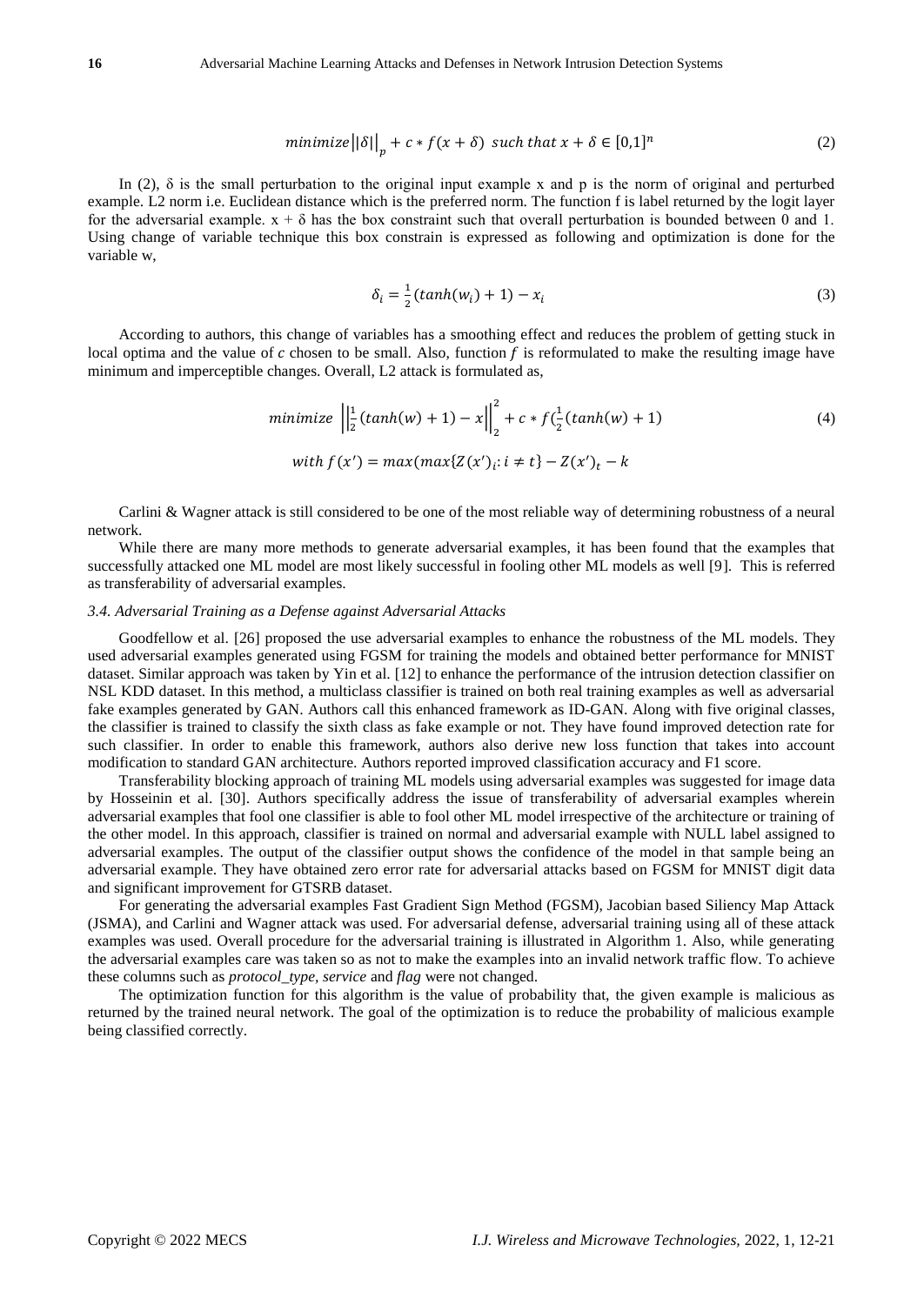Algorithm 1. Adversarial Example Generation

| <b>Algorithm 1 Adversarial Example Generation</b><br>Input:training_examples, neural_network, adv_method |
|----------------------------------------------------------------------------------------------------------|
| <b>Output:</b> $\text{adv\_training\_examples}$ adv_training_examples = empty(training_examples)         |
| for example in training example                                                                          |
| $adv\_example = empty()$                                                                                 |
| <b>if</b> example $==$ malicious                                                                         |
| $adv\_example = get\_adv\_example(example, adv\_method)$                                                 |
| adv example['protocol type'] = example['protocol type']                                                  |
| adv example['service type'] = example['service type']                                                    |
| adv example[' $flag'$ ] = example[' $flag'$ ]                                                            |
| append_example(adv_training_examples, adv_example)                                                       |
| else                                                                                                     |
| append_example(adv_training_example, example)                                                            |
| return adv_training_examples                                                                             |

# **4. Dataset**

Most of the past and even some recent research work is based on testing effectiveness of machine learning algorithms on NSL KDD dataset [28]. It is refined version of dataset derived from KDD Cup 1999 dataset. This dataset has separate training and test dataset. There are network traffic flows of total 5 attack flows and normal traffic flow.

NSL KDD dataset has following different attacks:

- 1. Denial of Service(DoS): Includes attacks such as SynFlood and UDP Storm.
- 2. Probe: Includes attacks such as Nmap, Portsweep intended to gather information from target machine.
- 3. R2L: Includes attacks such as Xsnoop, Spy with an aim to gain remote administrative level access of the target machine.
- 4. U2R: Includes attacks such as Buffer overflow, Rootkit for privilege escalation attacks.

For this research, the problem was translated into a binary classification problem with all above four attack types classified in single attack class and rest as normal traffic with final distribution as shown in Table 1.

This dataset has total of 41 features such as Duration, Protocol Type, Src Byte, Destination Byte, etc. Table 2 shows all the features available in this dataset. More detailed analysis of the NSL KDD dataset is provided by Dhanabal et al. [31].

Table 1. NSL KDD Binary Class distribution

| File           | Normal Flows   | <b>Attack Flows</b> |
|----------------|----------------|---------------------|
| $KDD$ Train+   | 67433 (53.45%) | 58630 (46.54%)      |
| $KDD$ Test $+$ | 9710 (43.07%)  | 12833 (56.92%)      |

#### Table 2. Features in NSL KDD dataset

| No.           | <b>Feature Name</b> | <b>Feature Description</b>                                                     |  |
|---------------|---------------------|--------------------------------------------------------------------------------|--|
|               | Duration            | Connection duration in seconds                                                 |  |
| $\mathcal{L}$ | Protocol_type       | Type of the protocol used, e.g. TCP and UDP                                    |  |
| $\mathcal{R}$ | Service             | Network service on the destination, e.g. HTTP or telnet                        |  |
| 4             | Flag                | Normal or error flag status of the connection                                  |  |
| 5             | Src_bytes           | Number of data bytes from source to destination                                |  |
| 6             | Dst_bytes           | Number of data bytes from destination to source                                |  |
|               | Land                | 1 if the connection is from/to the same host/port; 0 otherwise                 |  |
| 8             | Wrong_fragment      | Number of —wrongl fragments                                                    |  |
| 9             | Urgent              | Number of urgent packets                                                       |  |
| 10            | Hot                 | Number of —hotl indicators in the content such as: entering a system directory |  |
| 11            | Num_failed_logins   | Number of failed login attempts                                                |  |
| 12            | Logged_in           | 1 if successfully logged in; 0 otherwise                                       |  |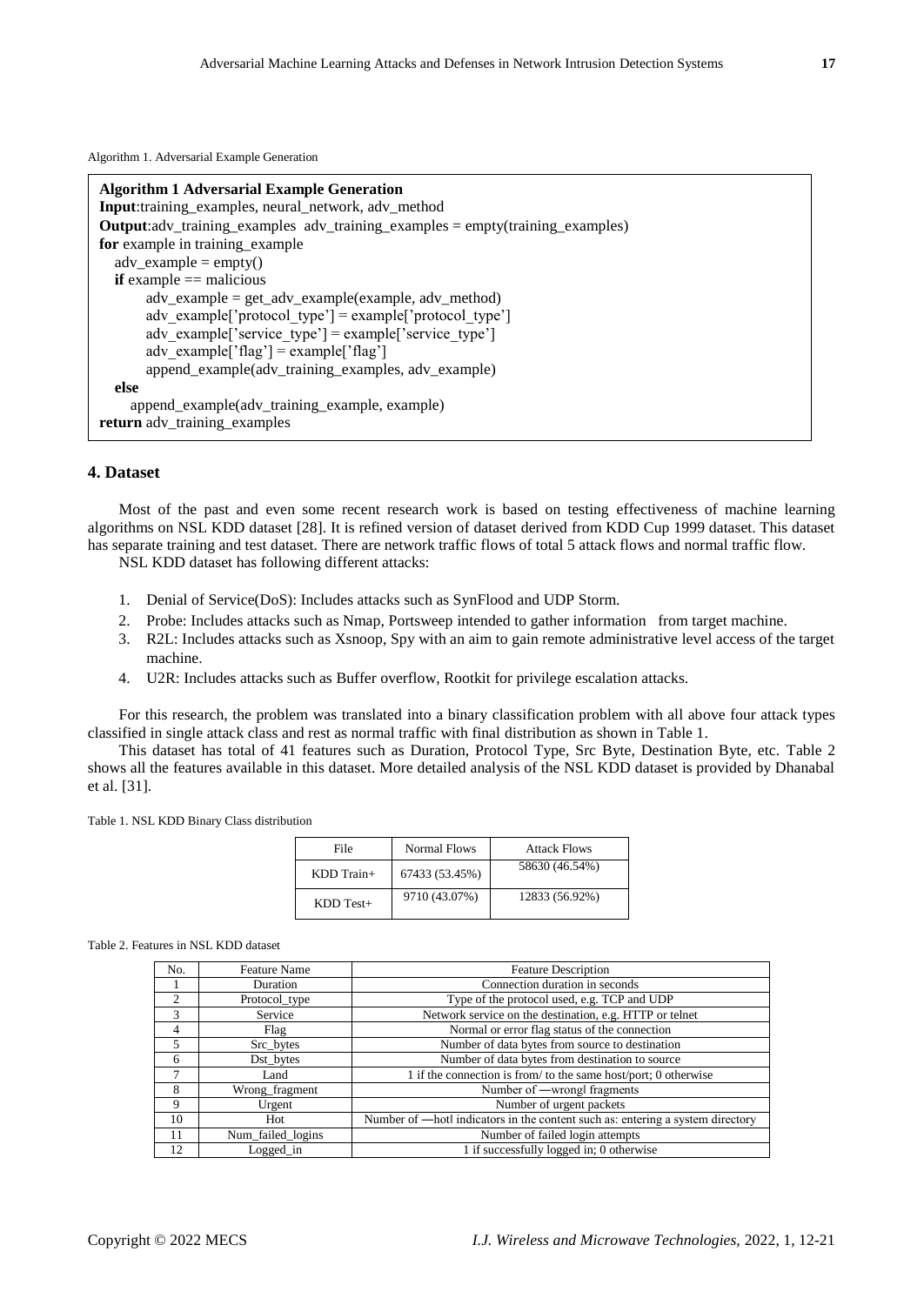| 13              | Num_compromised                 | Number of —compromised conditions                                                                                         |  |
|-----------------|---------------------------------|---------------------------------------------------------------------------------------------------------------------------|--|
| 14              | Root_shell                      | 1 if the root shell is obtained; 0 otherwise                                                                              |  |
| 15              | Su_attempted                    | 1 if -su rootl command attempted; 0 otherwise                                                                             |  |
| 16              | Num_root                        | Number of -rootl accesses                                                                                                 |  |
| $\overline{17}$ | Num_file_creations              | Number of file creation operations                                                                                        |  |
| 18              | Num_shells                      | Number of logins of normal users                                                                                          |  |
| 19              | Num_access_files                | Number of operations on access control files                                                                              |  |
| 20              | Num_outband_cmds                | Number of outbound commands in FTP session                                                                                |  |
| 21              | İs hot login                    | 1 if the login belongs to the -hotl list i.e., root or admin; 0 otherwise                                                 |  |
| 22              | Is_guest_login                  | 1 if the login is a -guest login; 0 otherwise                                                                             |  |
| 23              | Count                           | Number of connections to the same destination host in the past 2 seconds                                                  |  |
| 24              | Srv count                       | Sum of connections to the same service in the past 2 seconds                                                              |  |
| 25              | Serror_rate                     | % of connections that have —SYN errors among the connections aggregated in<br>count $(23)$                                |  |
| 26              | Srv_serror_rate                 | % of connections that have —SYN errors among the connections aggregated in<br>$srv\_count(24)$                            |  |
| 27              | Rerror_rate                     | % of connections that have -REJ errors among the connections aggregated in<br>count(23)                                   |  |
| 28              | Srv_rerror_rate                 | % of connections that have —REJ errors among the connections aggregated in<br>$srv\_count(24)$                            |  |
| 29              | Same srv rate                   | % of connections to the same service                                                                                      |  |
| 30              | Diff srv rate                   | % of connections to different services                                                                                    |  |
| 31              | Srv_diff_host_rate              | % of connections to different hosts                                                                                       |  |
| 32              | Dst_host_count                  | Sum of connections to the same destination IP address                                                                     |  |
| 33              | Dst_host_srv_count              | Sum of connections to the same destination port number                                                                    |  |
| 34              | Dst_host_same_srv_rate          | % of connections that were to the same service, among the connections<br>aggregated in dst_host_count                     |  |
| 35              | Dst_host_diff_srv_rate          | % of connections that were to different services, among the connections<br>aggregated in dst_host_count                   |  |
| 36              | Dst_host_same_src_port_r<br>ate | % of connections that were to the same source port, among the connections<br>aggregated in dst_host_srv_count             |  |
| 37              | Dst_host_srv_diff_host_rat<br>e | % of connections that were to different destination machines, among the<br>connections aggregated in dst_host_srv_count   |  |
| 38              | Dst_host_serror_rate            | % of connections that have activated the flag s0, s1, s2 or s3, among the<br>connections aggregated in dst_host_count     |  |
| 39              | Dst_host_srv_serror_rate        | % of connections that have activated the flag s0, s1, s2 or s3, among the<br>connections aggregated in dst_host_srv_count |  |
| 40              | Dst_host_rerror_rate            | % of connections that have activated the flag REJ, among the connections<br>aggregated in dst_host_count                  |  |
| 41              | Dst_host_srv_rerror_rate        | % of connections that have activated the flag REJ, among the connections<br>aggregated in dst_host_srv_count              |  |
| 42              | Class label                     | Connection behaviour label                                                                                                |  |

The NIDS itself is based on DNN. Hyperparameters tuning was done using various optimization methods to arrive at optimal neural network architecture [19].

# **5. Experimental Results**

NIDS classifier was built using DNN using Keras package on Google Colab environments. GPU instances from this environment were used for all the experiments. Also, tuning of the hyperparameters was done to obtain the most effective DNN. Data was pre-processed using Standard Scaling method as shown in following equation,

$$
x_i = \frac{x_i - \mu}{\sigma} \tag{5}
$$

Here,  $x_i$  is a training example,  $\mu$  is mean of the x column and  $\sigma$  is the standard deviation. For categorical columns such as Protocol type, Service and Flag, Categorical En- coding was used that basically assigns numeric codes to the categorical values, for example, tcp as 1, udp as 2, etc. Class labels were assigned values as 0 for normal traffic flow and 1 for an intrusion attack

## *5.1. Performance Against Adversarial Attacks*

After training the DNN on clean training data, it was subjected to adversarial attacks. The performance of this DNN based model on unseen test data for various adversarial attacks is shown in Table 3.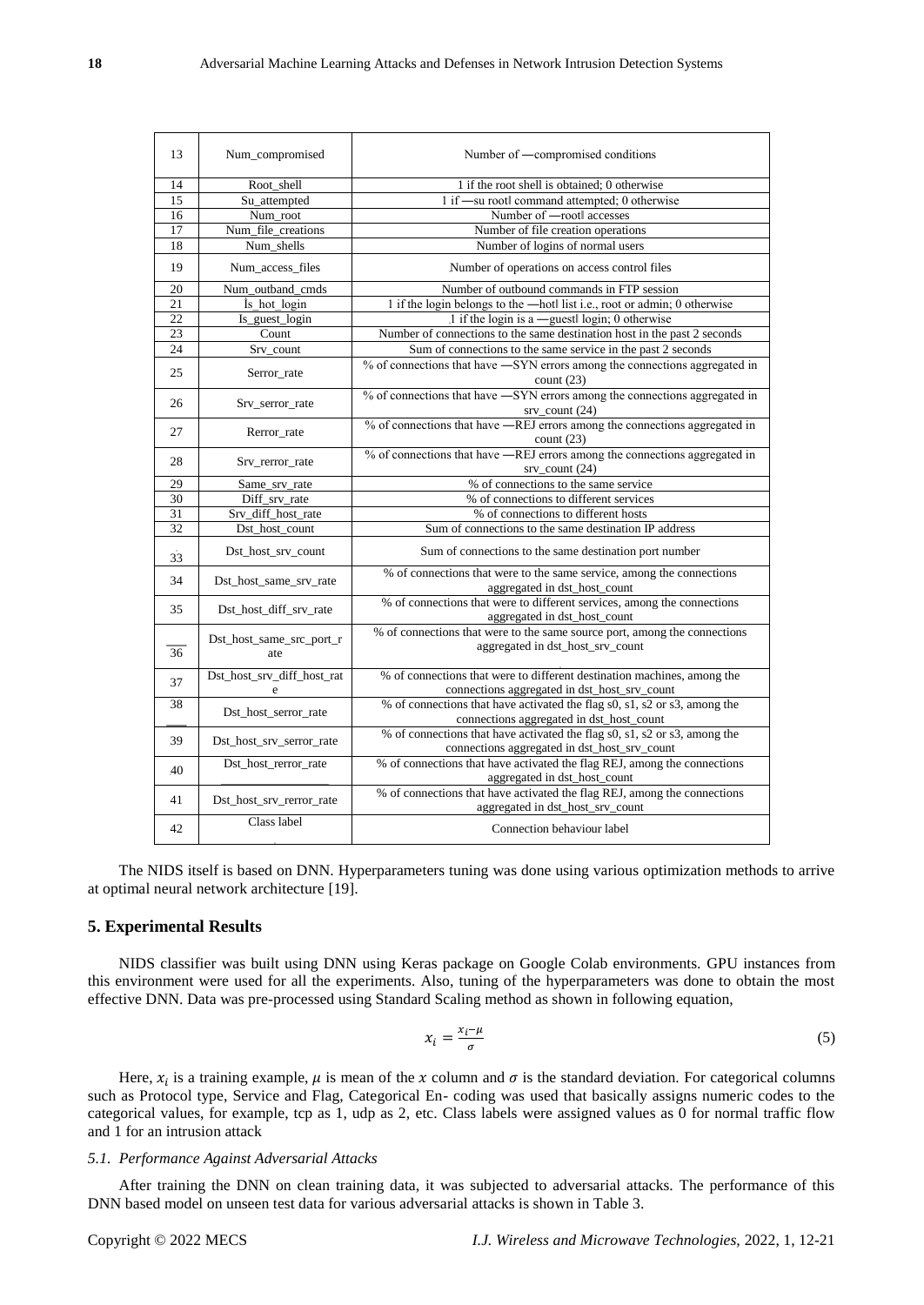| Attack                          | Accuracy | Drop in Accuracy | <b>AUC</b> Score | Drop in AUC Score |
|---------------------------------|----------|------------------|------------------|-------------------|
| Clean (No Attack)               | 85.945   | (baseline)       | 0.881            | (baseline)        |
| <b>FGSM</b>                     | 71.892   | 14.054           | 0.877            | 0.005             |
| <b>JSMA</b>                     | 77.297   | 8.649            | 0.954            | $-0.072$          |
| Carlini & Wagner L <sub>2</sub> | 82.162   | 4.324            | 0.018            | 0.863             |

Table 3. Performance of ANN on test data based NIDS against various adversarial example attacks

As shown in Table 3, adversarial example attacks using FGSM, JSMA and Carlini & Wagner L2 attack causes considerable drop in accuracy of the DNN classifier. Also, similar effect was seen on the AUC score as expected. This is further visualized in Fig. 2. FGSM attacks had the most drops in the accuracy and is also fastest among these attacks types.



Fig.2. Drop in Accuracy and AUC score as a result of various adversarial example attacks

## *5.2. Adversarial Training*

In order to create a NIDS which is robust to adversarial examples, combination of original clean training examples and small number of adversarial examples are used to train the DNN. The adversarial examples used for training are very small in number i.e. only 85 malicious examples that are *adversarially* generated using various attack types. DNN is trained using the adversarial examples and then it is evaluated against clean test dataset as well adversarial examples. As a result of the adversarial training, DNN accuracy improves as shown in Table 4. Most gain in accuracy is obtained by training with Carlini and Wagner L2 adversarial examples. Fig. 3 shows gain in accuracy after training DNN using various adversarial examples.

Table 4. Performance of ANN on test data based NIDS against various adversarial example attacks

| Attack              | Gain in accuracy<br>Post FGSM Adv.<br>Training | Gain in accuracy Post<br>FGSM Adv. Training | Gain in accuracy Post FGSM<br>Adv. Training |
|---------------------|------------------------------------------------|---------------------------------------------|---------------------------------------------|
| Clean (No Attack)   | 1.081                                          | 2.162                                       | 2.162                                       |
| <b>FGSM</b>         | 12.973                                         | 4.865                                       | 15.135                                      |
| <b>JSMA</b>         | 12.973                                         | 13.514                                      | 14.595                                      |
| Carlini & Wagner L2 | 5.405                                          | 3.243                                       | 6.486                                       |



Fig.3. Comparison of accuracy gains after adversarial training.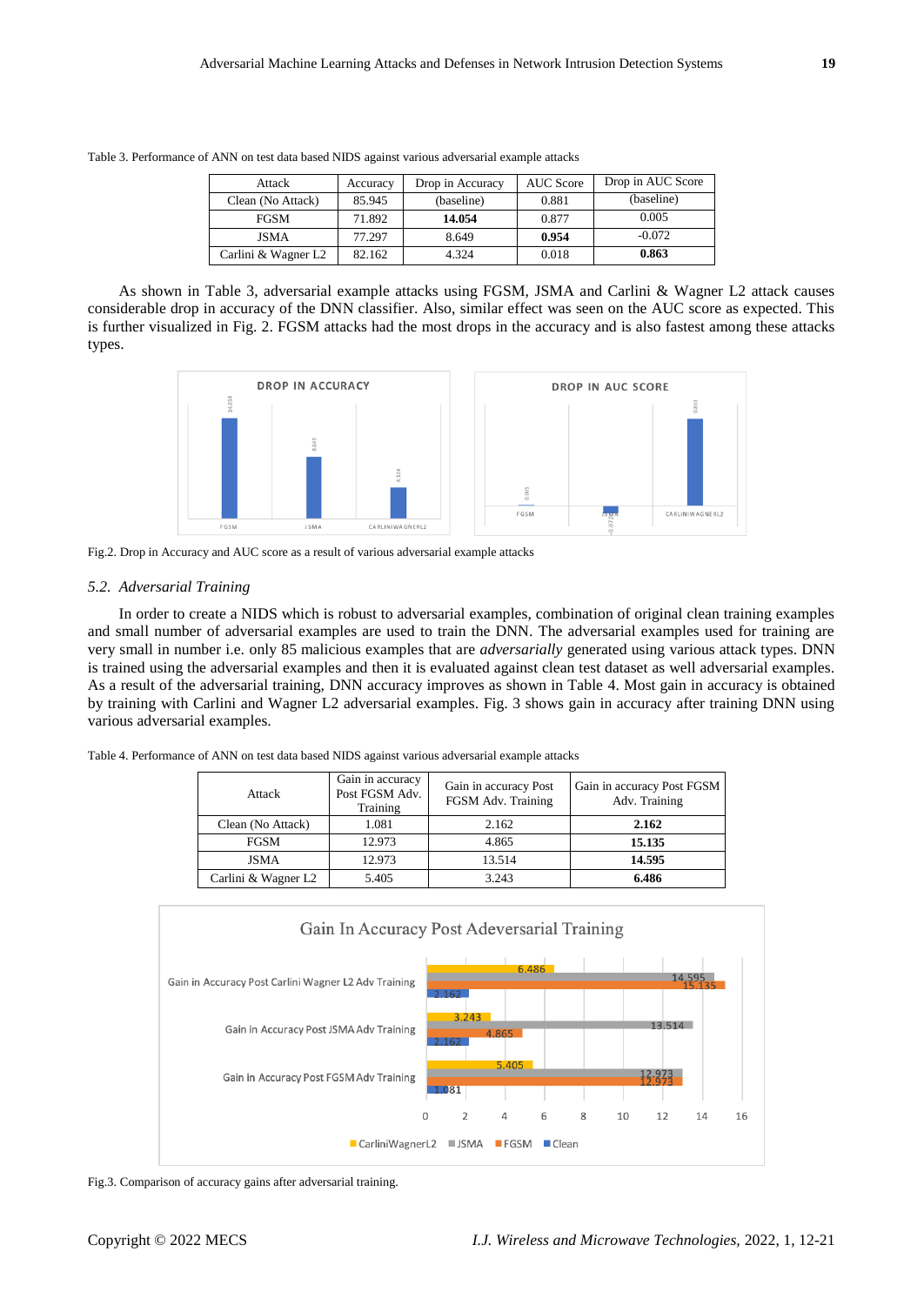This gain in accuracy is close the accuracy reported by other more complex method involving Generative Adversarial Network (GAN) which the proposed method achieves by addition of only 85 training samples to original training set.

Above results show the simplicity and effectiveness of the adversarial training.

#### **6. Conclusion**

Network intrusion detection system is an integral part of defense against ever increasing cyber threats. Deep Neural Network based NIDS is a critical component for combating zero day attacks that can't be detected with traditional signature based methods. However, as DL models are used in these systems they also become potential victim to adversarial machine learning attacks. The objective of these attacks is to fool Deep Learning based classifiers and make them commit mistakes. Currently most of the adversarial ML attacks and defenses are focused on image based models. In this work, we evaluated DL based NIDS with various state of the art ML attacks such as FGSM, JSMA, and Carlini & Wagner attacks.

Secondly, we trained the neural network based NIDS on very small number of adversarial examples generated using these algorithms. We found that, the neural networks trained on the adversarial examples are more robust to adversarial attacks and are difficult to compromise. Also, adversarial training examples generated using one type of algorithm provide effective robustness against other attacks as well. Specifically, we found that the training data augmented with adversarial examples generated using Carlini and Wagner L2 attack are most effective in making NIDS more robust against adversarial evasion attacks.

#### **References**

- [1] Mahmoud M. Sakr, Medhat A. Tawfeeq, Ashraf B. El-Sisi, "An Efficiency Optimization for Network Intrusion Detection System", International Journal of Computer Network and Information Security(IJCNIS), Vol.11, No.10, pp.1-11, 2019.DOI: 10.5815/ijcnis.2019.10.01.
- [2] Mahmoud M. Sakr, Medhat A. Tawfeeq, Ashraf B. El-Sisi,"Network Intrusion Detection System based PSO-SVM for Cloud Computing", International Journal of Computer Network and Information Security(IJCNIS), Vol.11, No.3, pp.22-29, 2019.DOI: 10.5815/ijcnis.2019.03.04.
- [3] Virendra Barot, Sameer Singh Chauhan, Bhavesh Patel,"Feature Selection for Modeling Intrusion Detection", International Journal of Computer Network and Information Security(IJCNIS), vol.6, no.7, pp.56-62, 2014. DOI: 10.5815/ijcnis.2014.07.08.
- [4] Chockalingam Karuppanchetty, William Edmonds, Sun-il Kim, Nnamdi Nwanze,"Artificially Augmented Training for Anomaly-based Network Intrusion Detection Systems", International Journal of Computer Network and Information Security(IJCNIS), vol.7, no.10, pp.1-14, 2015.DOI: 10.5815/ijcnis.2015.10.01.
- [5] M. Panda, A. Abraham, S. Das and M. R. Patra, "Network intrusion detection system: A machine learning approach," Intelligent Decision Technologies, vol. 5, p. 347–356, 2011.
- [6] W. Wang, Y. Sheng, J. Wang, X. Zeng, X. Ye, Y. Huang and M. Zhu, "HAST-IDS: Learning hierarchical spatial-temporal features using deep neural networks to improve intrusion detection," IEEE access, vol. 6, p. 1792–1806, 2017.
- [7] A. Mukeri and D. P. Gaikwad, "Support Vector Machine and Principal Component Analysis for Intrusion Detection System," i-Manager's Journal on Software Engineering, vol. 14, p. 42, 2020.
- [8] P. Tao, Z. Sun and Z. Sun, "An improved intrusion detection algorithm based on GA and SVM," Ieee Access, vol. 6, p. 13624– 13631, 2018.
- [9] R. Vijayanand and D. Devaraj, "A novel feature selection method using whale optimization algorithm and genetic operators for intrusion detection system in wireless mesh network," IEEE Access, vol. 8, p. 56847–56854, 2020.
- [10] B. A. Tama, M. Comuzzi and K.-H. Rhee, "TSE-IDS: A two-stage classifier ensemble for intelligent anomaly-based intrusion detection system," IEEE Access, vol. 7, p. 94497–94507, 2019.
- [11] A. Yulianto, P. Sukarno and N. A. Suwastika, "Improving adaboost-based intrusion detection system (IDS) performance on CIC IDS 2017 dataset," in Journal of Physics: Conference Series, 2019.
- [12] C. Yin, Y. Zhu, S. Liu, J. Fei and H. Zhang, "Enhancing network intrusion detection classifiers using supervised adversarial training," The Journal of Supercomputing, p. 1–30, 2019.
- [13] R. Vinayakumar, K. P. Soman and P. Poornachandran, "Applying convolutional neural network for network intrusion detection," in 2017 International Conference on Advances in Computing, Communications and Informatics (ICACCI), 2017.
- [14] X. Yuan, C. Li and X. Li, "DeepDefense: identifying DDoS attack via deep learning," in 2017 IEEE International Conference on Smart Computing (SMARTCOMP), 2017.
- [15] S. M. Sohi, J.-P. Seifert and F. Ganji, "RNNIDS: Enhancing network intrusion detection systems through deep learning," Computers & Security, vol. 102, p. 102151, 2021.
- [16] L. Liu, J. Lin, P. Wang, L. Liu and R. Zhou, "Deep Learning-Based Network Security Data Sampling and Anomaly Prediction in Future Network," Discrete Dynamics in Nature and Society, vol. 2020, 2020.
- [17] W. Yue, J. Yiming and L. Julong, "A Fast Deep Learning Method for Network Intrusion Detection Without Manual Feature Extraction," in Journal of Physics: Conference Series, 2021.
- [18] T. Elsken, J. H. Metzen, F. Hutter and others, "Neural architecture search: A survey.," J. Mach. Learn. Res., vol. 20, p. 1–21, 2019.
- [19] D. P. Gaikwad and A. Mukeri, "Fine Tuned Deep Neural Networks for Intrusion Detection System," Journal of Network Security Computer Networks, vol. 6, p. 9, 2020.